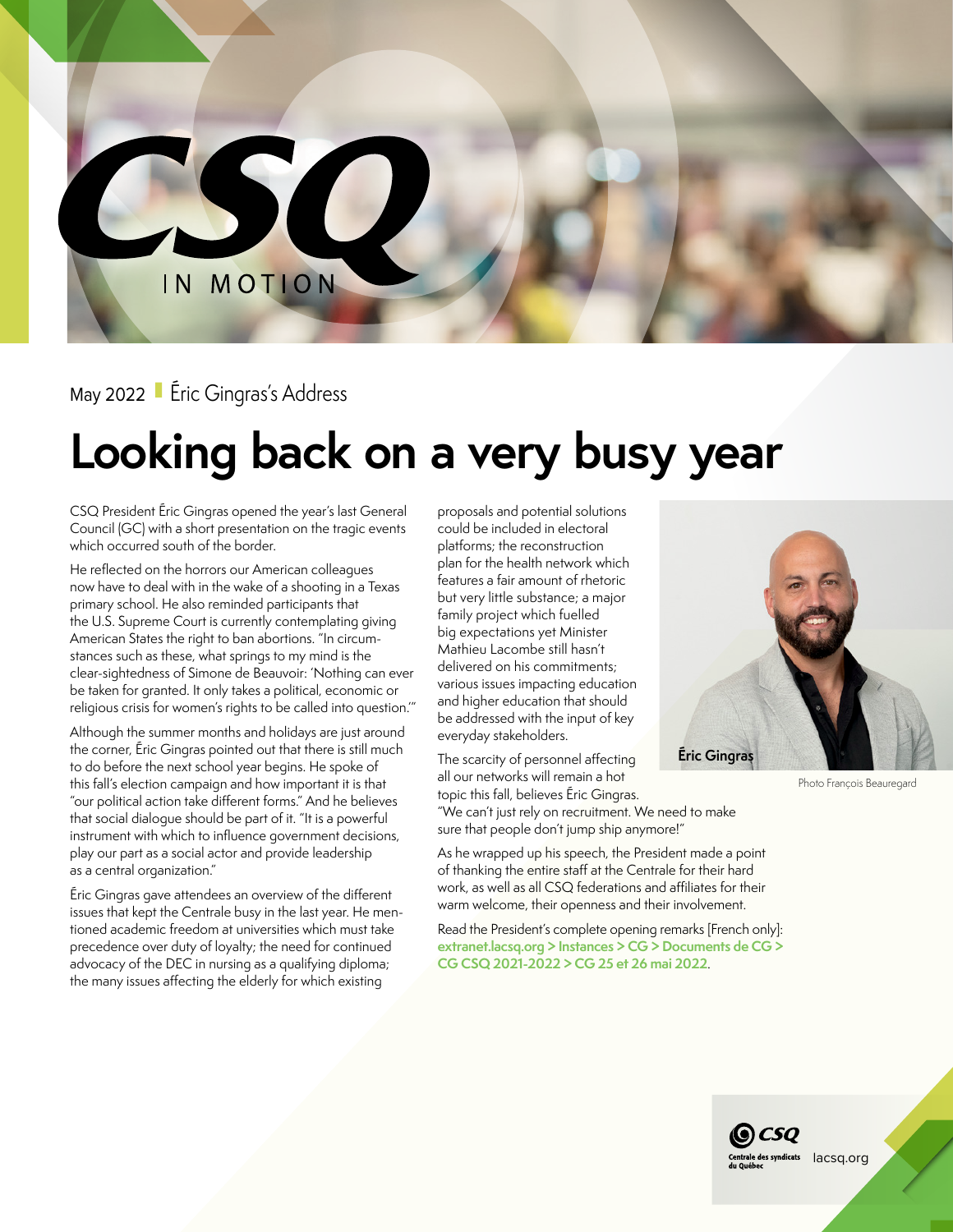# **Right to disconnect guidelines adopted**

**Teleworking, precipitated by the pandemic, has highlighted the significance of the "always connected" phenomenon, shed new light on workers' right to disconnect and shown the importance of implementing a relevant policy.** 

A presentation on the subject was made to the delegates to help inform the collective discussion on hyperconnectivity and disconnecting as well as to put forward relevant courses of intervention and action. Delegates then adopted right to disconnect guidelines.

## COURSES OF ACTION FOR THE CSQ

✔ Advocate to see social and labour legislation adapted and consistent with the changing nature of the

labour market and related social protection needs.

- $\checkmark$  Consider as priorities issues related to increased use of digital technology and teleworking.
- $\vee$  Raise member awareness about the risks of constant connection and provide them with information about their right to disconnect and to privacy.

### AREAS OF INTERVENTION TO EXPLORE

They revolve around main areas:

- 1. Updating existing social protection laws to include and detail notions pertaining to teleworking and disconnecting, and adding specific clauses to address non-retaliation, absence of disciplinary measures or other consequences.
- 2. Updating collective agreements or agreements yet to negotiate to ensure that hyperconnectivity as



a psychosocial risk factor is included in the Occupational Health and Safety program, helping, as such, to contain this phenomenon.

3. Introducing a guide which provides, among other things, ways to encourage disconnecting from work to improve work-life-family balance.

## ■ Caisse Desjardins de l'Éducation

# **Call for education projects**

The Caisse Desjardins de l'Éducation has launched a call for projects supported by its community development fund (Fonds d'aide au développement du milieu). This fund supports projects related to the education sector, from early childhood to higher education, that meet common needs.

Submitted projects must address one of the three following components:

- $\checkmark$  Educational success and student retention
- $\checkmark$  Recognition for professions in the education sector
- $\vee$  Psychological health across the education workforce

Projects must bring together different players for a common project and lead to positive long-term outcomes in the community.

Individuals, groups, organizations and associations interested in submitting a project must do so before June 30, 2022. Please note that another call for projects is slated for a fall 2022 launch.

## TO LEARN MORE

Visit the Caisse Desjardins de l'Éducation website [French only]: **[caisseeducation.ca/fonds-daide-au](https://www.caisseeducation.ca/fonds-daide-au-dveloppement-du-milieu/)[dveloppement-du-milieu/](https://www.caisseeducation.ca/fonds-daide-au-dveloppement-du-milieu/)**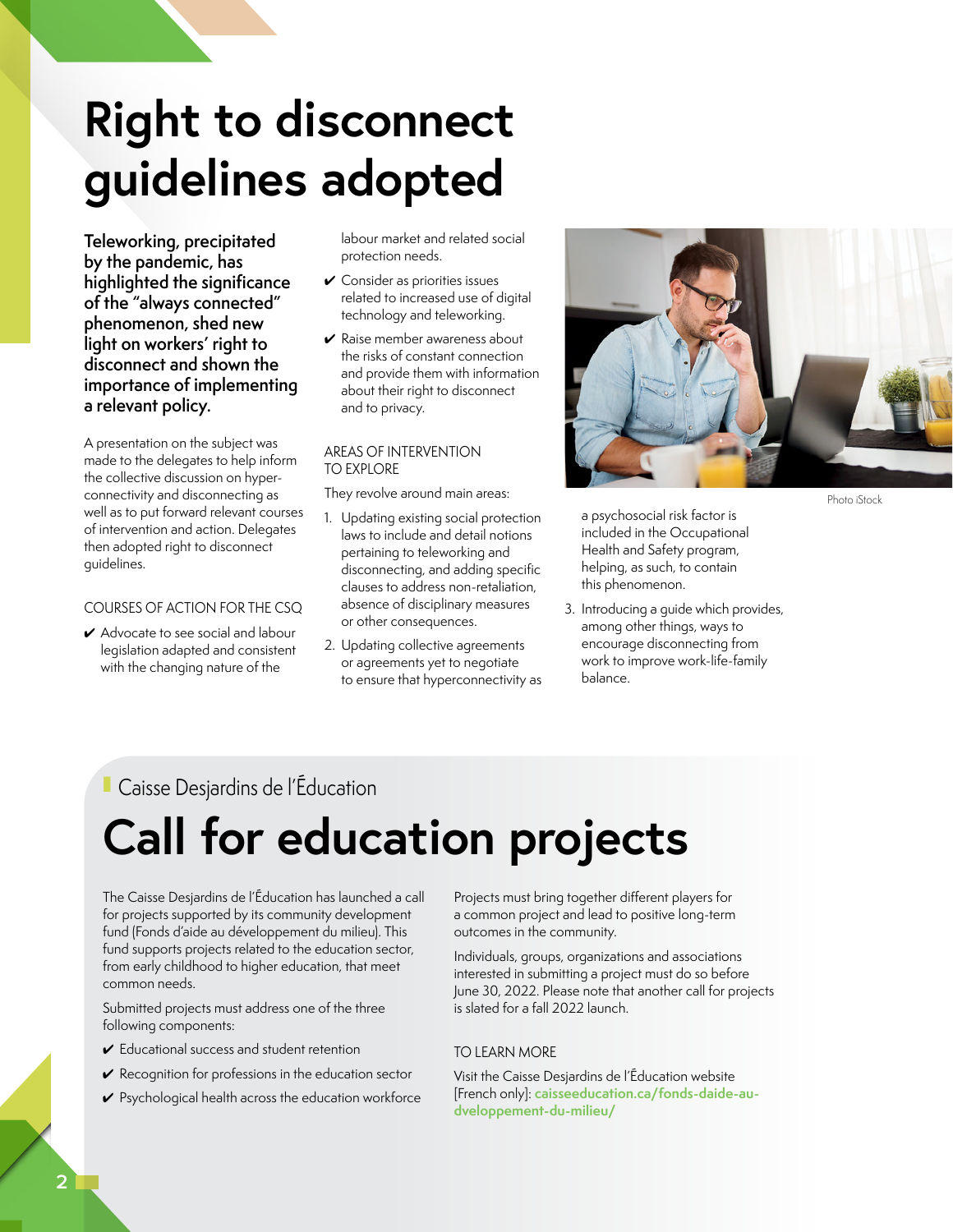■ Conference on goodwill, cooperation and communication

## **For effective communication**

François Corriveau, Director of the CSQ Public Sector Negotiations Service, was invited by the CSQ Cohesion Steering Committee to share his experience as a mediator and conciliator and throw some light on various communication methods to facilitate discussions and further our exploration of internal cohesion within the CSQ.

François Corriveau introduced two useful methods to communicate effectively.

#### **1. Non-violent communication**

Free of innuendos, threats, intimidation, etc., this type of communication does not undermine those we are speaking with. It rests on empathy and the natural inclination of human beings to help others.

This method builds on:

 $\checkmark$  The observation of facts, without judgment or interpretation

- $\checkmark$  The identification and verbalization of our feelings
- $\checkmark$  The identification of an unfulfilled need
- $\vee$  The formulation of a request that is tangible, positive, realistic, achievable and negotiable

### **2. Cooperation**

This approach builds on five rules:

- ✔ Partnership (common goal)
- ✔ Consultation
- ✔ Alternation (varying communications channels)
- ✔ Non-interference (taking one's full and rightful place, but nothing more)
- ✔ Accountability (assume one's role, power, duties and choices)

Once the conference was over, the Committee invited delegates to discuss various methods of effective communication, what constitutes

a good intervention as well as various means which could be implemented to foster an atmosphere conducive to a constructive exchange of ideas.

## CONTINUED WORK PLAN

The Committee also presented an overview of its ongoing work which is well underway despite experiencing some delays in its consultations with federations. Discussion results will be presented at the next General Council in October 2022.



Photo iStock

## ■ Group insurance

## **Overview of renewal conditions**

**Delegates were given an overview of the group insurance renewal conditions. A contractual increase is expected for 2023 and will be confirmed next October.**

The goal of this first renewal, following the call for tenders of January 1, 2021, is to ensure the payment of

the proper premium and, if possible, to avoid variations in costs. After a call for tenders, price fluctuations are expected given the undercharging in bids submitted by insurers.

## WHAT YOU NEED TO KNOW

- $\vee$  Projections as to the fees for the upcoming year are based on usage in the past 24 months for each plan.
- $\vee$  Many external components have an influence on the fee such as medication and service costs.
- $\checkmark$  Claims for medications have increased from 90 million dollars in 2020 to 101 million dollars in 2021.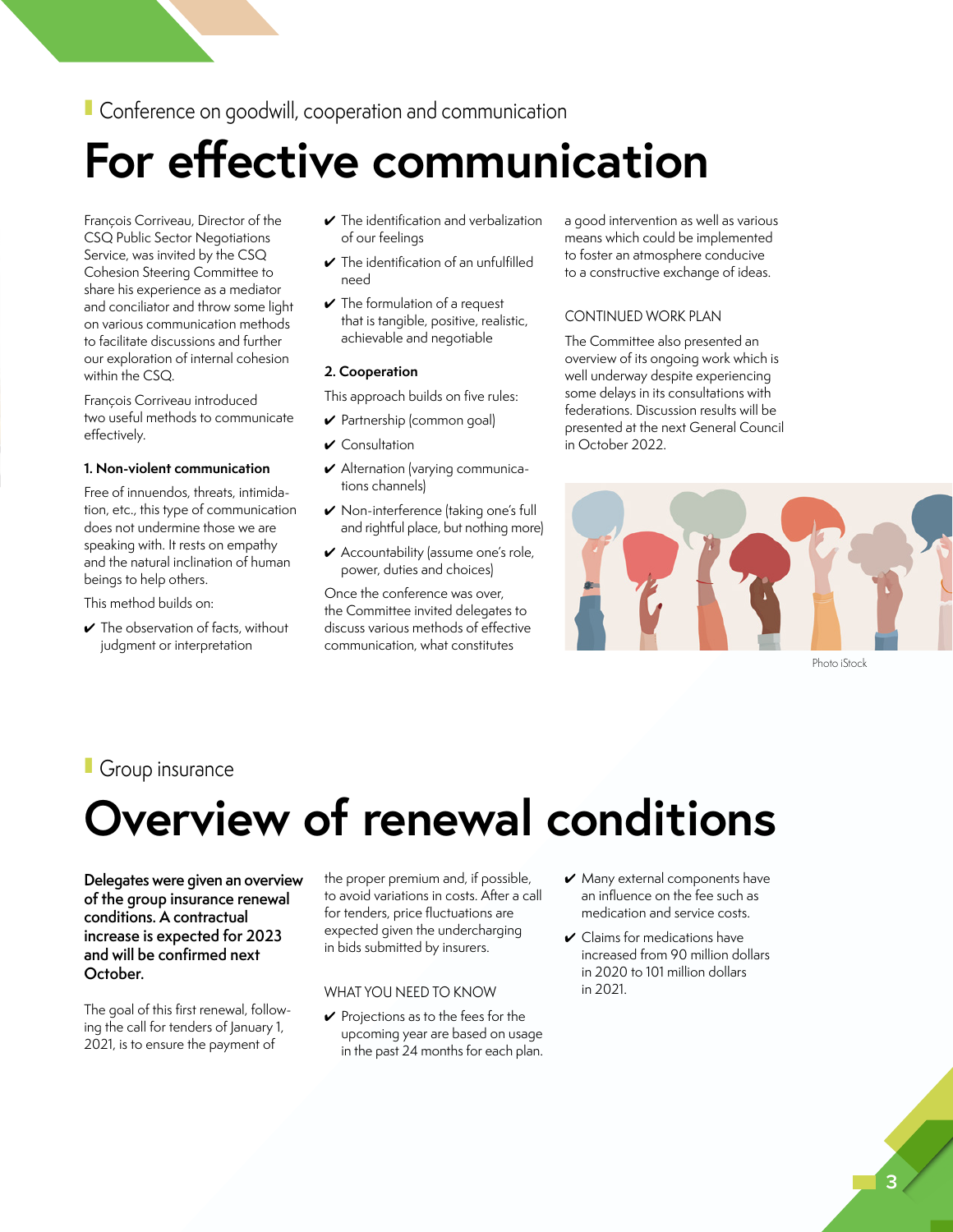## ■ Digital technology survey

## **Results in early childhood announced**

**Results of the last component—the early childhood sector of our digital technology project were presented before the General Council.**

The development and use of digital tools in the early childhood sector have not kept pace with other sectors. The absence of government planning in this regard and the lack of means and technological tools (educational software) in early childhood contribute to a double standard, developmentwise. Despite this sector being dedicated to toddlers' education, it doesn't seem to be a priority in terms of education when compared to the school sector.

### RESULT HIGHLIGHTS

- $\vee$  Members surveyed primarily use personal digital tools.
- ✔ Home childcare educators (HCEs) use an electronic system more frequently than CPE workers.
- $\checkmark$  The electronic system is mainly used, both by HCEs and CPE workers, for communications with parents.
- $\checkmark$  The electronic system is widely used for payroll and schedule management.
- $\checkmark$  The lack of time to learn to use and master digital tools is a significant barrier to using these tools.
- $\checkmark$  Training and technical support, which includes access to a reliable Internet connection, are identified as high-priority needs.

### POSITIVE IMPACTS

Generally, using digital tools has a positive impact on the work in early childhood sector. Planning activities for the children, communicating with parents and preparing and maintaining the records of the children have improved.

Job control for HCEs and CPE workers has also improved through the use of these tools.



Photo iStock

#### WHAT YOU NEED TO KNOW

- $\vee$  In total, 1,500 members took part in this survey on digital use in the early childhood sector.
- ✔ Nearly 90% of those surveyed were home childcare educators.
- $\vee$  Just over 50% of all respondents are aged 35 to 49.
- $\checkmark$  Close to 60% indicated that they have over 16 years' experience in childcare work (home childcare or CPE).

## ■ School shooting in Texas

## **The GC stands in solidarity with American colleagues**

The General Council expressed its solidarity with American colleagues in the education sector as they cope with the horrors of a new school shooting in Uvalde, Texas, which resulted in the death of 19 children and 2 teachers.

The CSQ and its affiliates expressed their deepest sympathies to the education staff in Texas and their solidarity with the American Federation of Teachers which has spoken out in favour of the Domestic Terrorism Prevention Act, a bill introduced on

May 26 in the U.S. Senate that aims to deter domestic terrorism and strengthen the federal government's ability to combat this form of terrorism.